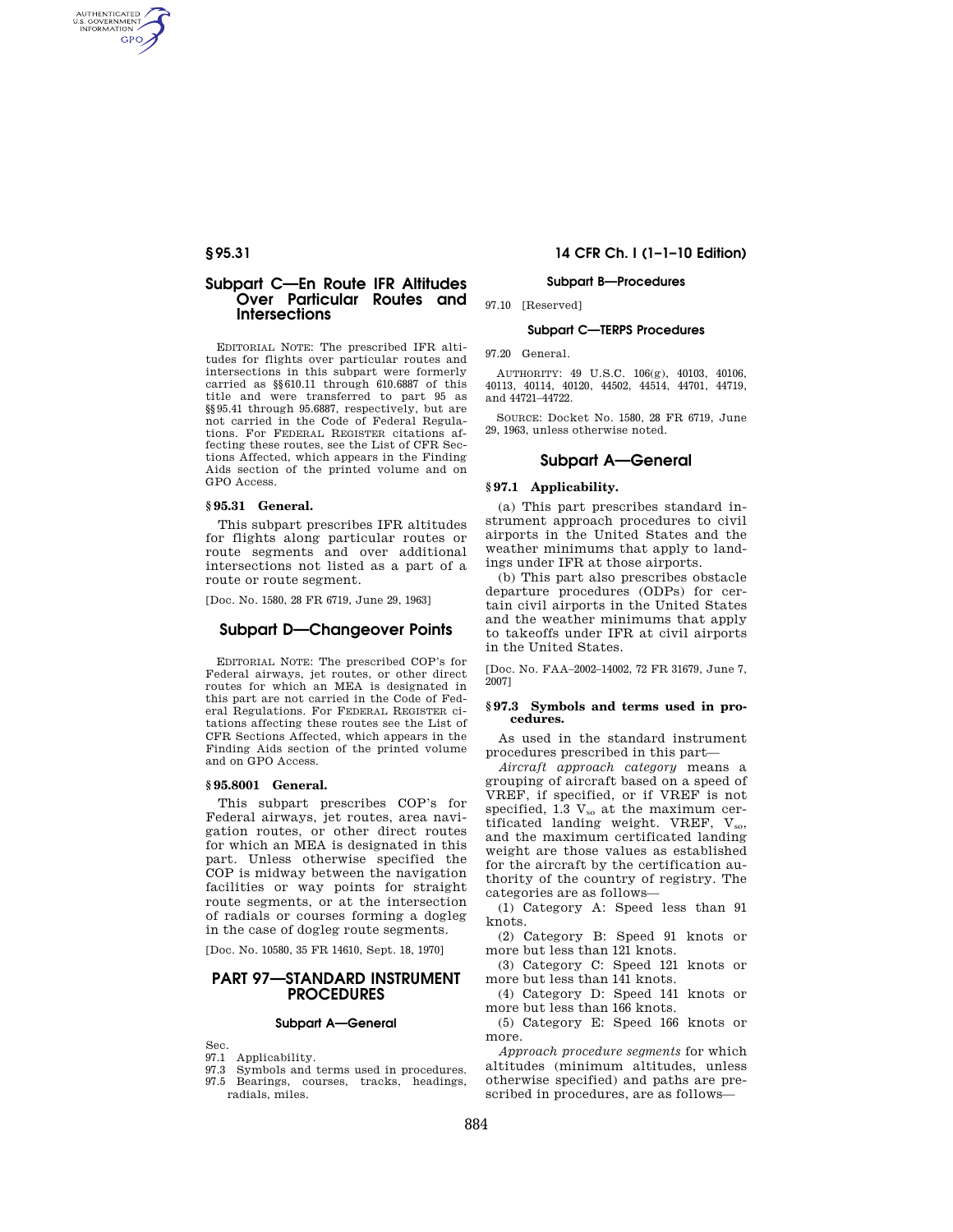# **Federal Aviation Administration, DOT § 97.3**

(1) Initial approach is the segment between the initial approach fix and the intermediate fix or the point where the aircraft is established on the intermediate course or final approach course.

(2) Initial approach altitude is the altitude (or altitudes, in high altitude procedure) prescribed for the initial approach segment of an instrument approach.

(3) Intermediate approach is the segment between the intermediate fix or point and the final approach fix.

(4) Final approach is the segment between the final approach fix or point and the runway, airport, or missed approach point.

(5) Missed approach is the segment between the missed approach point, or point of arrival at decision altitude or decision height (DA/DH), and the missed approach fix at the prescribed altitude.

*Ceiling* means the minimum ceiling, expressed in feet above the airport elevation, required for takeoff or required for designating an airport as an alternate airport.

*Copter procedures* means helicopter procedures, with applicable minimums as prescribed in §97.35. Helicopters may also use other procedures prescribed in subpart C of this part and may use the Category A minimum descent altitude (MDA), or decision altitude or decision height (DA/DH). For other than ''copter-only'' approaches, the required visibility minimum for Category I approaches may be reduced to one-half the published visibility minimum for Category A aircraft, but in no case may it be reduced to less than onequarter mile prevailing visibility, or, if reported, 1,200 feet RVR. Reduction of visibility minima on Category II instrument approach procedures is prohibited.

*FAF* means final approach fix.

*HAA* means height above airport and is expressed in feet.

*HAL* means height above landing and is the height of the DA/MDA above a designated helicopter landing area elevation used for helicopter instrument approach procedures and is expressed in feet.

*HAS* means height above the surface and is the height of the DA/MDA above

the highest terrain/surface within a 5,200-foot radius of the missed approach point used in helicopter instrument approach procedures and is expressed in feet above ground level (AGL).

*HAT* means height above touchdown. *HCH* means helipoint crossing height and is the computed height of the vertical guidance path above the helipoint elevation at the helipoint expressed in feet.

*Helipoint* means the aiming point for the final approach course. It is normally the center point of the touchdown and lift-off area (TLOF).

*Hold in lieu of PT* means a holding pattern established under applicable FAA criteria, and used in lieu of a procedure turn to execute a course reversal.

*MAP* means missed approach point.

*More than 65 knots* means an aircraft that has a stalling speed of more than 65 knots (as established in an approved flight manual) at maximum certificated landing weight with full flaps, landing gear extended, and power off.

*MSA* means minimum safe altitude, expressed in feet above mean sea level, depicted on an approach chart that provides at least 1,000 feet of obstacle clearance for emergency use within a certain distance from the specified navigation facility or fix.

*NA* means not authorized.

*NOPT* means no procedure turn required. Altitude prescribed applies only if procedure turn is not executed.

*Procedure turn* means the maneuver prescribed when it is necessary to reverse direction to establish the aircraft on an intermediate or final approach course. The outbound course, direction of turn, distance within which the turn must be completed, and minimum altitude are specified in the procedure. However, the point at which the turn may be begun, and the type and rate of turn, is left to the discretion of the pilot.

*RA* means radio altimeter setting height.

*RVV* means runway visibility value.

*SIAP* means standard instrument approach procedure.

*65 knots or less* means an aircraft that has a stalling speed of 65 knots or less (as established in an approved flight